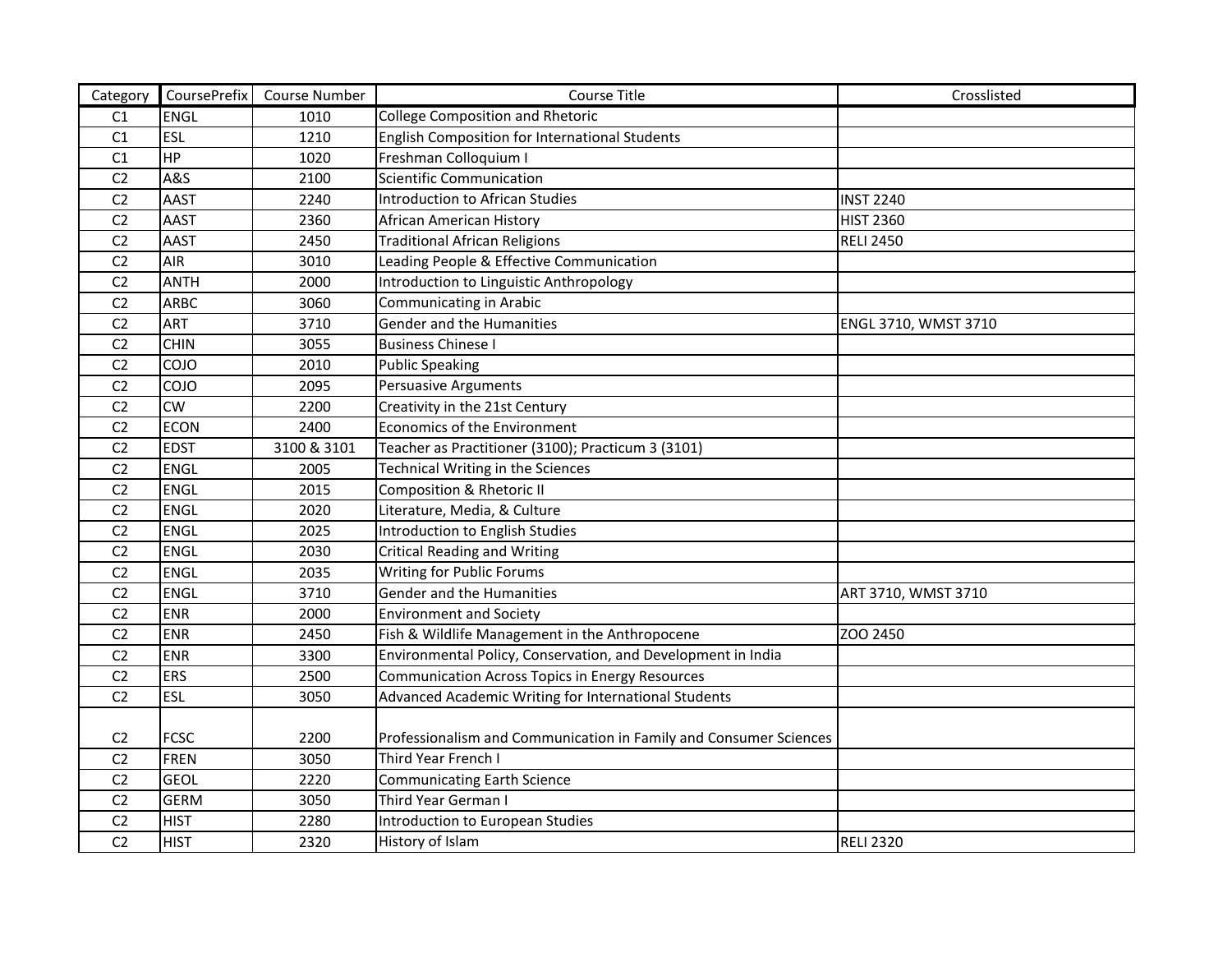| C <sub>2</sub> | <b>HIST</b> | 2360 | African American History                                      | <b>AAST 2360</b>     |
|----------------|-------------|------|---------------------------------------------------------------|----------------------|
| C <sub>2</sub> | <b>HP</b>   | 2020 | Honors Colloquium II                                          |                      |
| C <sub>2</sub> | <b>INST</b> | 2240 | Introduction to African Studies                               | <b>AAST 2240</b>     |
| C <sub>2</sub> | <b>INST</b> | 2250 | <b>Introduction to Latin American Studies</b>                 |                      |
| C <sub>2</sub> | <b>KIN</b>  | 3012 | <b>Teaching Laboratory I</b>                                  |                      |
| C <sub>2</sub> | <b>LBRY</b> | 3020 | Research as Social Capital                                    |                      |
| C <sub>2</sub> | <b>MKT</b>  | 3310 | Fundamentals of Professional & Technical Selling              | <b>SELL 3310</b>     |
| C <sub>2</sub> | <b>ORTM</b> | 2050 | Program Planning, Design, & Delivery                          |                      |
| C <sub>2</sub> | <b>POLS</b> | 2200 | Politics of Europe                                            |                      |
| C <sub>2</sub> | <b>POLS</b> | 3600 | American Political Thought                                    |                      |
| C <sub>2</sub> | <b>POLS</b> | 3680 | Introduction to Emperical Political Analysis                  |                      |
| C <sub>2</sub> | <b>RELI</b> | 2030 | <b>Violence and Resistance</b>                                |                      |
| C <sub>2</sub> | <b>RELI</b> | 2200 | Contemporary American Religion                                |                      |
| C <sub>2</sub> | <b>RELI</b> | 2320 | History of Islam                                              | <b>HIST 2320</b>     |
| C <sub>2</sub> | <b>RELI</b> | 2450 | <b>Traditional African Religions</b>                          | <b>AAST 2450</b>     |
| C <sub>2</sub> | <b>RELI</b> | 3245 | <b>Christianity Since Darwin</b>                              |                      |
| C <sub>2</sub> | <b>SELL</b> | 3310 | Fundamentals of Professional & Technical Selling              | <b>MKT 3310</b>      |
| C <sub>2</sub> | <b>SPAN</b> | 3030 | Spanish for Heritage Speakers                                 |                      |
| C <sub>2</sub> | <b>SPAN</b> | 3050 | Third Year Spanish I                                          |                      |
| C <sub>2</sub> | <b>THEA</b> | 2060 | Introduction to Performance Studies                           |                      |
| C <sub>2</sub> | <b>UWYO</b> | 1600 | Veterans Transition Course                                    |                      |
| C <sub>2</sub> | <b>WMST</b> | 2500 | <b>Gender and Society</b>                                     |                      |
| C <sub>2</sub> | <b>WMST</b> | 3710 | <b>Gender and the Humanities</b>                              | ART 3710, ENGL 3710  |
| C <sub>2</sub> | ZOO         | 2450 | Fish & Wildlife Management in the Anthropocene                | <b>ENR 2450</b>      |
| C <sub>3</sub> | <b>AAST</b> | 4100 | African American Religious Culture                            | <b>RELI 4100</b>     |
| C <sub>3</sub> | <b>AAST</b> | 4160 | African Rhetoric                                              | COJO 4160            |
| C <sub>3</sub> | <b>AAST</b> | 4233 | Race, Ethnicity, Gender and Media                             | COJO 4233, WMST 4233 |
| C <sub>3</sub> | <b>AAST</b> | 4260 | <b>Rhetoric and Social Justice</b>                            | <b>COJO 4260</b>     |
| C <sub>3</sub> | <b>AECL</b> | 4990 | <b>Agroecology Seminar</b>                                    |                      |
| C <sub>3</sub> | <b>AGEC</b> | 4965 | Agribusiness Entrepreneurial Management and Communication     |                      |
| C <sub>3</sub> | <b>AGEC</b> | 4970 | <b>Technical Communication for Agribusiness Majors</b>        |                      |
| C <sub>3</sub> | <b>AGRI</b> | 4600 | Developing Organizational Leaders                             |                      |
| C <sub>3</sub> | <b>AMST</b> | 4985 | Senior Seminar                                                |                      |
| C <sub>3</sub> | ANSC        | 4630 | Topics and Issues in Animal Science                           |                      |
| C <sub>3</sub> | <b>ANTH</b> | 3300 | Ethnographic Methods                                          |                      |
| C <sub>3</sub> | <b>ARE</b>  | 3210 | <b>Civil Engineering Materials</b>                            | CE 3210              |
| C <sub>3</sub> | <b>ART</b>  | 3490 | Philosophy, Theories and Contemporary Issues in Art Education |                      |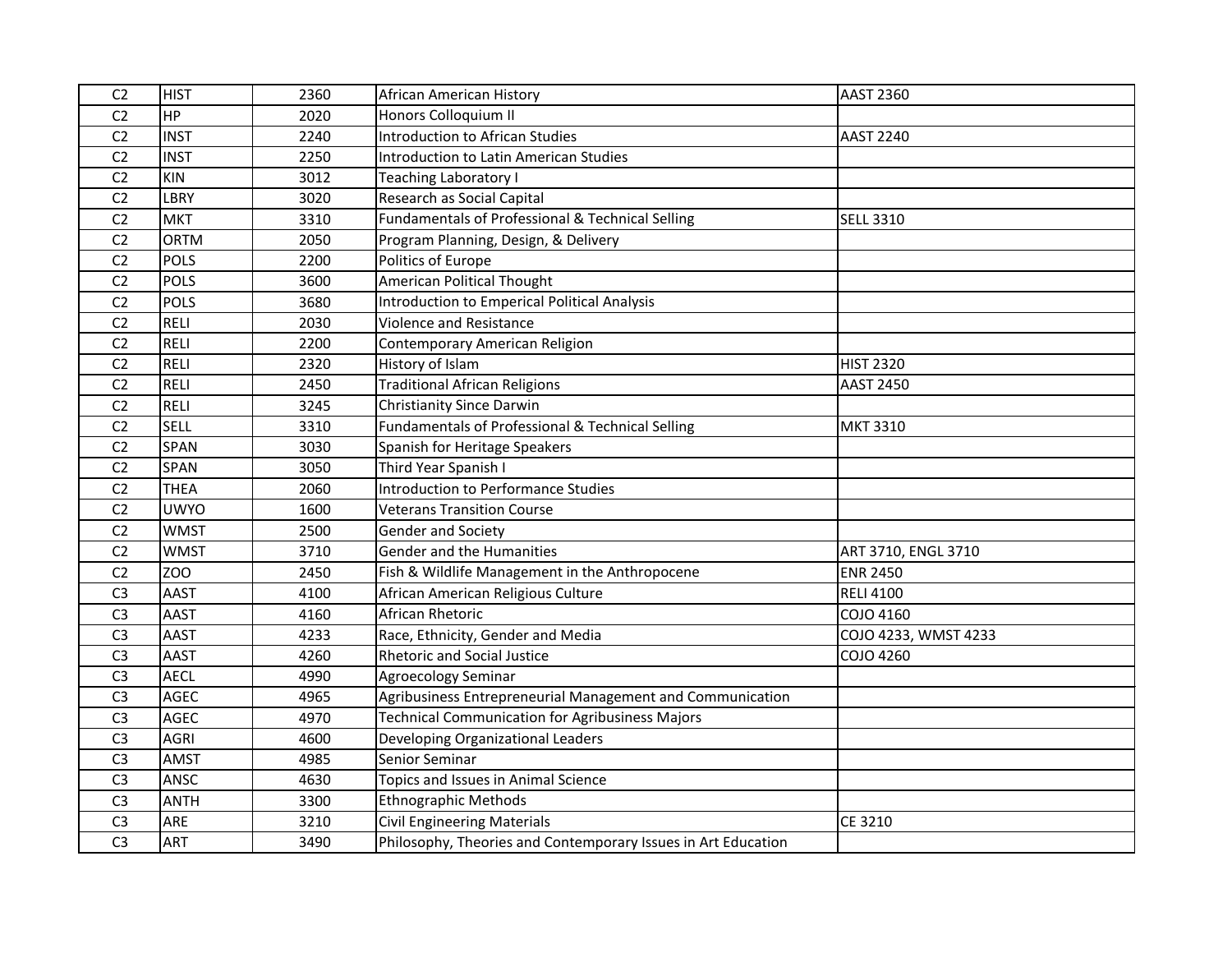| C <sub>3</sub> | <b>ART</b>  | 4010      | Contemporary Art: Theory and Practice                                |                      |
|----------------|-------------|-----------|----------------------------------------------------------------------|----------------------|
| C <sub>3</sub> | <b>ART</b>  | 4600      | Professional Practices and Strategies                                |                      |
| C <sub>3</sub> | <b>ART</b>  | 4790      | <b>Art History Seminar</b>                                           |                      |
| C <sub>3</sub> | <b>BOT</b>  | 4100/4101 | Scientific Communication                                             | ZOO 4100/4101        |
| C <sub>3</sub> | <b>CE</b>   | 3210      | <b>Civil Engineering Materials</b>                                   | ARE 3210             |
| C <sub>3</sub> | <b>CHE</b>  | 4080      | Process Design II                                                    |                      |
| C <sub>3</sub> | <b>CHEM</b> | 4010      | Communication in Chemistry                                           |                      |
| C <sub>3</sub> | COJO        | 3010      | <b>Business and Professional Communication</b>                       |                      |
| C <sub>3</sub> | COJO        | 3190      | <b>Cross Cultural Communication</b>                                  |                      |
| C <sub>3</sub> | COJO        | 4061      | <b>Rhetorical Theory &amp; Criticism</b>                             | <b>ENGL 4061</b>     |
| C <sub>3</sub> | COJO        | 4110      | <b>Feature Writing Seminar</b>                                       |                      |
| C <sub>3</sub> | COJO        | 4160      | African Rhetoric                                                     | <b>AAST 4160</b>     |
| C <sub>3</sub> | COJO        | 4233      | Race, Ethnicity, Gender and Media                                    | AAST 4233, WMST 4233 |
| C <sub>3</sub> | COJO        | 4260      | <b>Rhetoric and Social Justice</b>                                   | <b>AAST 4260</b>     |
| C <sub>3</sub> | <b>ECON</b> | 4240      | History of Economic Thought                                          |                      |
| C <sub>3</sub> | <b>EDEL</b> |           | 4109, 4309, 4409 Elementary Education Course Series                  |                      |
| C <sub>3</sub> | <b>EDSE</b> | 4270      | English Methods II                                                   |                      |
| C <sub>3</sub> | <b>EDSE</b> | 4271      | Subject Matter Specific Methods II: Secondary Mathematics            |                      |
| C <sub>3</sub> | <b>EDSE</b> | 4272      | <b>Art Education Methods II</b>                                      |                      |
| C <sub>3</sub> | <b>EDSE</b> | 4273      | Social Studies Methods II                                            |                      |
| C <sub>3</sub> | <b>EDSE</b> | 4275      | <b>Science Methods II</b>                                            |                      |
| C <sub>3</sub> | <b>EDSE</b> | 4276      | Modern Language Methods II                                           |                      |
|                |             |           |                                                                      |                      |
| C <sub>3</sub> | <b>EDSE</b> | 4278      | Subject Matter Specific Methods II: Secondary Agricultural Education |                      |
| C <sub>3</sub> | <b>EE</b>   | 4820/4830 | Senior Design I & Senior Design II                                   |                      |
| C <sub>3</sub> | <b>ENGL</b> | 3020      | Culture, Communication, and the Workplace                            |                      |
| C <sub>3</sub> | <b>ENGL</b> | 4000      | 21st Century Issues in Professional Writing                          |                      |
| C <sub>3</sub> | <b>ENGL</b> | 4010      | <b>Technical Writing in the Professions</b>                          |                      |
| C <sub>3</sub> | ENGL        | 4025      | Writing for the Web                                                  |                      |
| C <sub>3</sub> | <b>ENGL</b> | 4030      | <b>Writing for Magazines</b>                                         |                      |
| C <sub>3</sub> | <b>ENGL</b> | 4040      | Rhetoric, Media, and Culture                                         |                      |
| C <sub>3</sub> | <b>ENGL</b> | 4061      | Rhetorical Theory & Criticism                                        | COJO 4061            |
| C <sub>3</sub> | <b>ENGL</b> | 4075      | <b>Writing for Non-Profits</b>                                       |                      |
| C <sub>3</sub> | <b>ENGL</b> | 4999      | Senior Seminar                                                       |                      |
|                |             |           | Environmental and Natural Resource Policy Practice (Environmental    |                      |
| C <sub>3</sub> | <b>ENR</b>  | 4900      | Assessment)                                                          |                      |
| C <sub>3</sub> | <b>ERS</b>  | 4135      | Advanced Oil & Gas Law                                               |                      |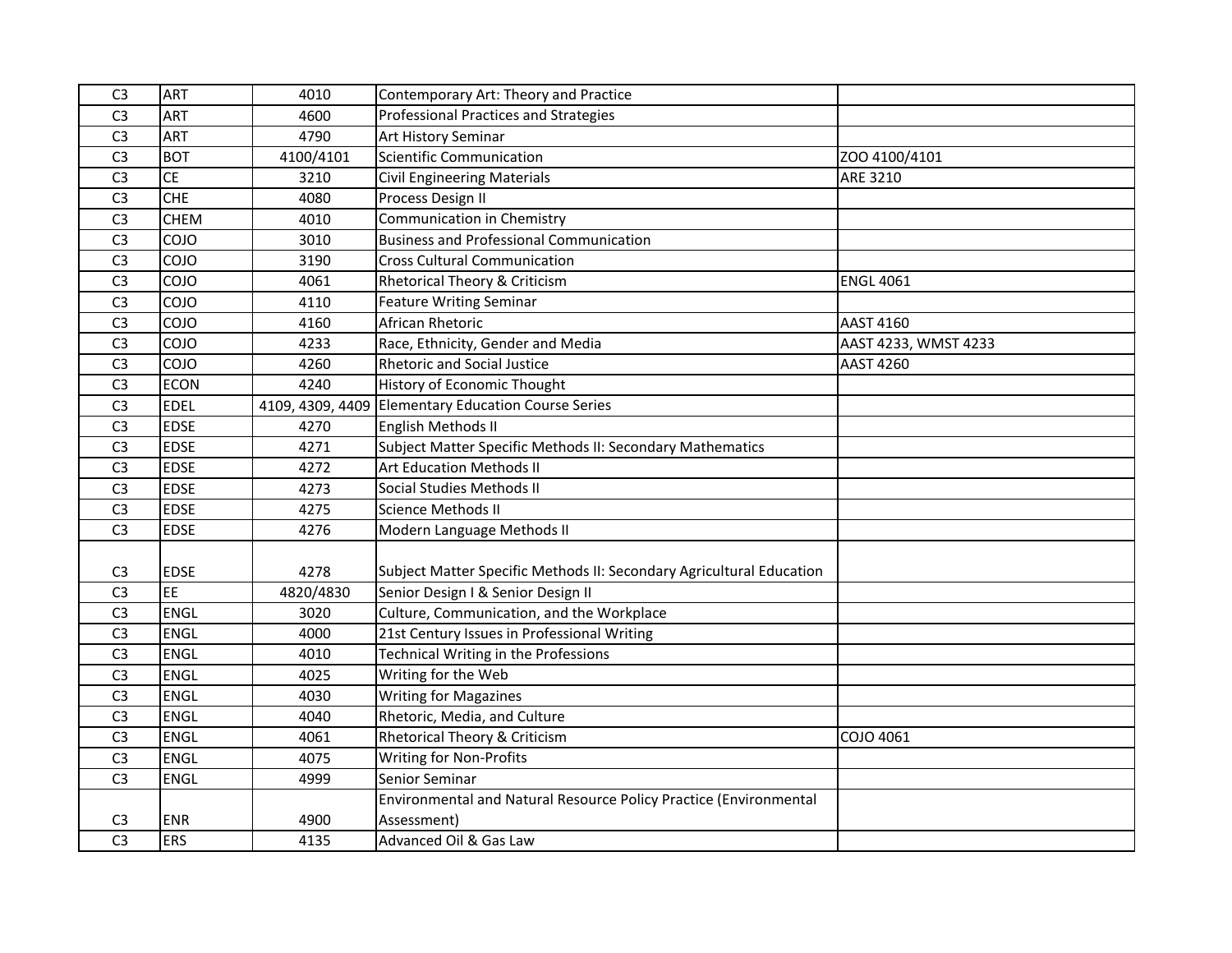| C <sub>3</sub> | <b>ESL</b>  | 4010              | <b>Technical Writing for International Students</b>      |                  |
|----------------|-------------|-------------------|----------------------------------------------------------|------------------|
| C <sub>3</sub> | <b>ESS</b>  | 4950              | <b>Exploring the Earth System</b>                        |                  |
| C <sub>3</sub> | <b>FCSC</b> | 4182              | Textile Industry and the Environment                     |                  |
| C <sub>3</sub> | <b>GEOL</b> | 4820              | Capstone                                                 |                  |
| C <sub>3</sub> | <b>GERM</b> | 4200              | Introduction to Research                                 |                  |
| C <sub>3</sub> | <b>HIST</b> | 4030              | Senior Capstone Seminar                                  |                  |
| C <sub>3</sub> | <b>HP</b>   | 4990              | <b>Undergraduate Education Research</b>                  |                  |
| C <sub>3</sub> | <b>INST</b> | 4950              | <b>Capstone- Global Trends</b>                           |                  |
| C <sub>3</sub> | <b>KIN</b>  | 4080              | Assessment in Physical Education                         |                  |
| C <sub>3</sub> | <b>MATH</b> | 4200              | Analysis 2: Advanced Analysis                            |                  |
| C <sub>3</sub> | <b>MATH</b> | 4510              | Algebra II: Introduction to Group Theory                 |                  |
| C <sub>3</sub> | <b>MGT</b>  | 4800              | <b>Business Strategy &amp; Policy</b>                    |                  |
| C <sub>3</sub> | <b>MICR</b> | 4130              | Mammalian Pathobiology                                   | <b>PATB 4130</b> |
| C <sub>3</sub> | <b>MICR</b> | 4321              | <b>Microbiology Capstone</b>                             |                  |
| C <sub>3</sub> | <b>MLSK</b> | 4860              | Laboratory Management                                    |                  |
| C <sub>3</sub> | <b>MOLB</b> | 4053              | <b>Communications in Molecular Biology</b>               |                  |
| C <sub>3</sub> | <b>MOLB</b> | 4320              | <b>Investigations in Molecular Biology</b>               |                  |
| C <sub>3</sub> | <b>MUSC</b> | 4330              | <b>Baroque Period</b>                                    |                  |
| C <sub>3</sub> | <b>MUSC</b> | 4465              | Instrumental Music Methods                               |                  |
| C <sub>3</sub> | <b>NURS</b> | 4055              | Evidence-Based Nursing for the RN                        |                  |
| C <sub>3</sub> | <b>NURS</b> | 4125              | <b>Evidence-Based Nursing</b>                            |                  |
| C <sub>3</sub> | <b>ORTM</b> | 4903              | Capstone                                                 |                  |
| C <sub>3</sub> | <b>PATB</b> | 4130              | Mammalian Pathobiology                                   | <b>MICR 4130</b> |
| C <sub>3</sub> | <b>PETE</b> | 4736              | Petroleum Engineering Design                             |                  |
|                |             |                   |                                                          |                  |
|                |             | 6102, 6241, 6245, |                                                          |                  |
|                |             | 6250, 6270, 6370, |                                                          |                  |
| C <sub>3</sub> | <b>PHCY</b> | 6471, 6473        | Writing in the PharmD Curriculum                         |                  |
| C <sub>3</sub> | <b>PHYS</b> | 3650              | <b>Advanced Modern Physics Lab</b>                       |                  |
| C <sub>3</sub> | <b>POLS</b> | 4810              | Seminar in Political Philosophy                          |                  |
| C <sub>3</sub> | <b>POLS</b> | 4840              | Seminar in Public Law                                    |                  |
| C <sub>3</sub> | <b>POLS</b> | 4850              | Seminar in American Political Institutions               |                  |
| C <sub>3</sub> | <b>POLS</b> | 4870              | Seminar in International Relations: Comparative Genocide |                  |
| C <sub>3</sub> | <b>POLS</b> | 4890              | Seminar in Comparative Government & Politics             |                  |
| C <sub>3</sub> | <b>RELI</b> | 4000              | Theories in Religion                                     |                  |
| C <sub>3</sub> | <b>RELI</b> | 4100              | African American Religious Culture                       | <b>AAST 4100</b> |
| C <sub>3</sub> | <b>REWM</b> | 4900              | Rangeland Management and Planning                        |                  |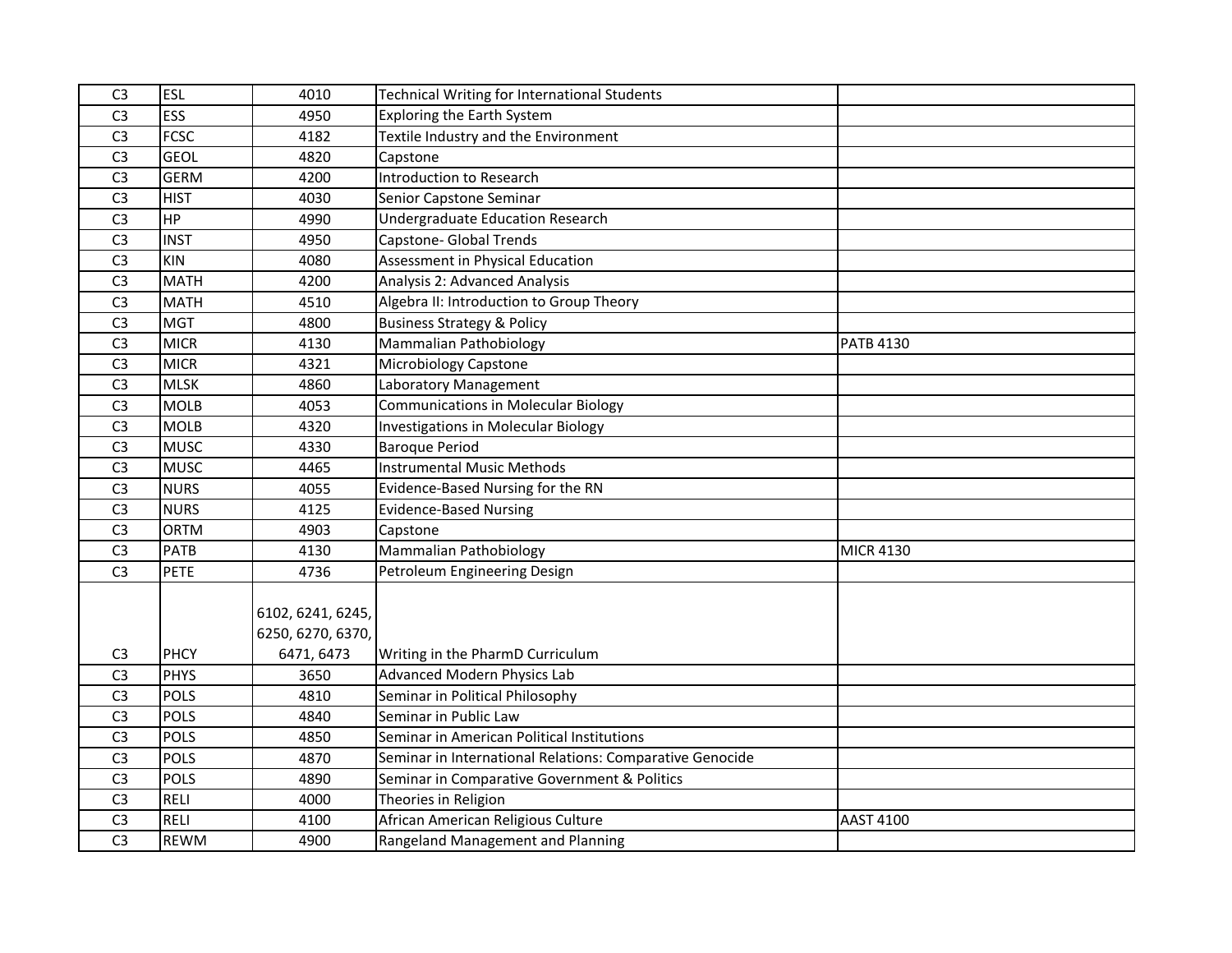| C <sub>3</sub> | SOWK        | 4570      | Social Work Research Methods                                        |                      |
|----------------|-------------|-----------|---------------------------------------------------------------------|----------------------|
| C <sub>3</sub> | <b>SPAN</b> | 4200      | Introduction to Research                                            |                      |
| C <sub>3</sub> | <b>THEA</b> | 4200      | 20th Century Dance                                                  |                      |
| C <sub>3</sub> | <b>THEA</b> | 4330      | <b>History of American Musical Theatre</b>                          |                      |
| C <sub>3</sub> | <b>THEA</b> | 4930      | Theatre History I                                                   |                      |
| C <sub>3</sub> | <b>UWYO</b> | 3600      | Campus to Career                                                    |                      |
| C <sub>3</sub> | <b>UWYO</b> | 4101      | Bachelor of General Studies- Capstone Design                        |                      |
| C <sub>3</sub> | <b>WMST</b> | 4233      | Race, Ethnicity, Gender and Media                                   | AAST 4233, COJO 4233 |
| C <sub>3</sub> | <b>WMST</b> | 4700      | <b>Feminist Theories</b>                                            |                      |
| C <sub>3</sub> | ZOO         | 4100/4101 | <b>Scientific Communication</b>                                     | BOT 4100/4101        |
| <b>FY</b>      | <b>ACES</b> | 1101      | The Geography of Jobs                                               |                      |
| <b>FY</b>      | <b>AECL</b> | 1101      | Pest, Plagues, and Plants                                           |                      |
| <b>FY</b>      | <b>AGEC</b> | 1101      | Public (mis)perceptions of Agriculture                              |                      |
| <b>FY</b>      | <b>AMST</b> | 1101      | <b>Cultures of College</b>                                          |                      |
| <b>FY</b>      | ANSC        | 1101      | Beyond Cowboys & Critters. The Science of Animal Agriculture        |                      |
| <b>FY</b>      | <b>ANTH</b> | 1101      | Anthropology of Monsters                                            |                      |
| <b>FY</b>      | <b>ANTH</b> | 1101      | Hoaxes, Myths, and Charlatans in Archaeology                        |                      |
| <b>FY</b>      | <b>ART</b>  | 1101      | <b>Build Your Own Camera</b>                                        |                      |
| <b>FY</b>      | <b>ART</b>  | 1101      | Reading Tex(tiles): Exploring Fabric as a Vehicle for Communication |                      |
| <b>FY</b>      | <b>ATSC</b> | 1101      | Weather, Climate, and Global Change                                 |                      |
|                |             |           | Fish & the Human Experience- Organizing, Understanding, and         |                      |
| <b>FY</b>      | <b>BOT</b>  | 1101      | <b>Conserving Biodiversity</b>                                      |                      |
| <b>FY</b>      | <b>BOT</b>  | 1101      | Paleontology's Great Debates                                        |                      |
| <b>FY</b>      | <b>BUSN</b> | 1101      | <b>Decision Making in Business</b>                                  |                      |
| <b>FY</b>      | <b>CE</b>   | 1101      | <b>Engineering Earth's Water</b>                                    |                      |
| <b>FY</b>      | <b>CHIN</b> | 1101      | A Taste of China: Travel, Food, and Culture                         |                      |
| <b>FY</b>      | <b>CNSL</b> | 1101      | E.P.I.C Leadership                                                  |                      |
| <b>FY</b>      | COJO        | 1101      | <b>Small Group Communication</b>                                    |                      |
| <b>FY</b>      | <b>COJO</b> | 1101      | Trending Now: Media Literacy in the 21st Century                    |                      |
| <b>FY</b>      | <b>COJO</b> | 1101      | <b>Understanding Human Communication</b>                            |                      |
| <b>FY</b>      | COSC        | 1101      | The Beauty and Joy of Computing                                     |                      |
|                |             |           | The Power of Story: How Narrative Shapes Our Understanding of the   |                      |
| <b>FY</b>      | <b>CW</b>   | 1101      | World                                                               |                      |
|                |             |           |                                                                     |                      |
| <b>FY</b>      | <b>ECON</b> | 1101      | <b>Business of Sports</b>                                           |                      |
| <b>FY</b>      | ECON        | 1101      | <b>Viking Economics</b>                                             | <b>INST 1101</b>     |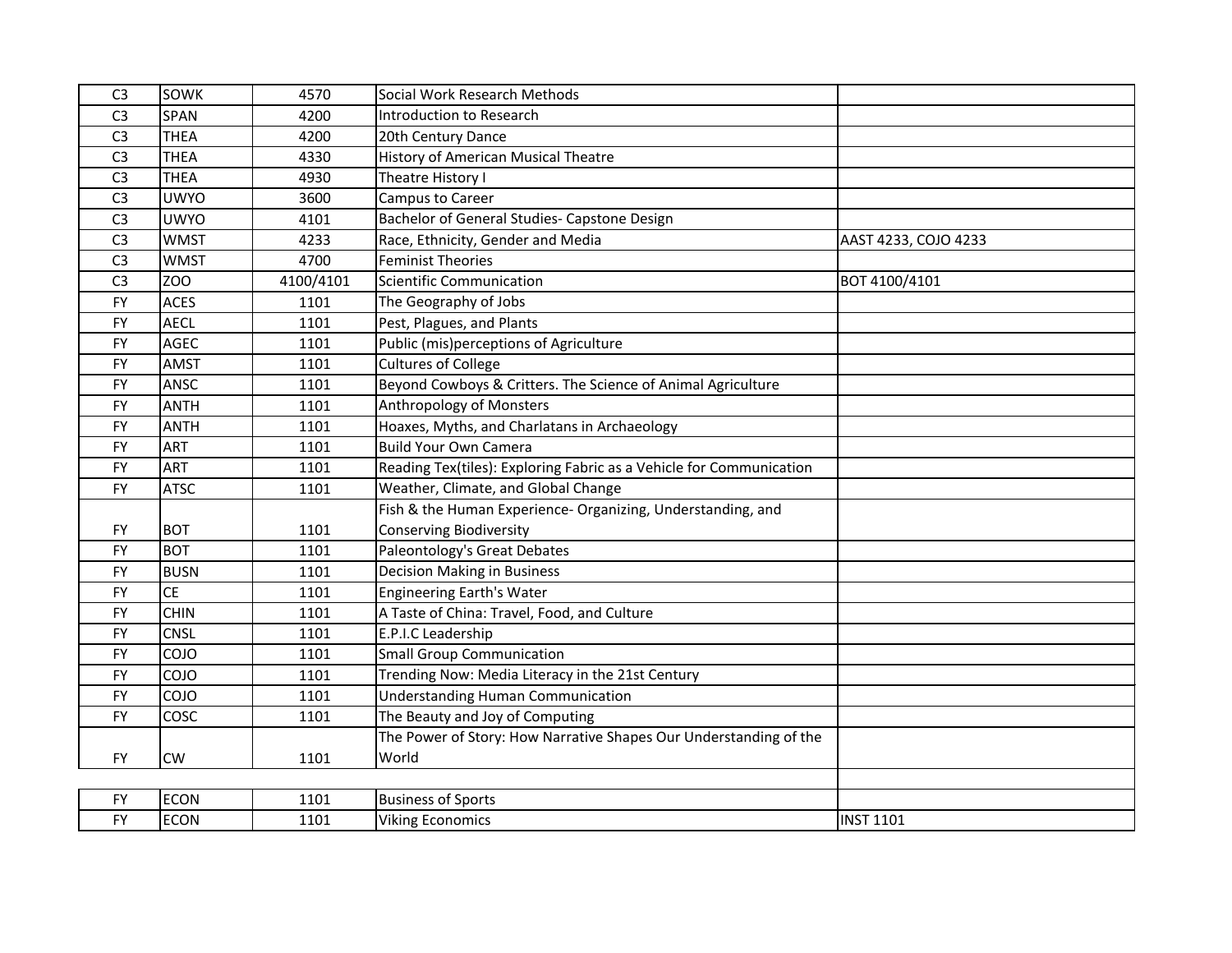|           |             |      | Borders, Barriers, and Bridges: Creating Community across Global       |                  |
|-----------|-------------|------|------------------------------------------------------------------------|------------------|
| <b>FY</b> | <b>EDEC</b> | 1101 | <b>Issues</b>                                                          |                  |
| <b>FY</b> | <b>EDEL</b> | 1101 | Race & Racism                                                          |                  |
| <b>FY</b> | <b>EDST</b> | 1101 | Citizenship, Demorcracy, Diversity, and Social Justice                 |                  |
| <b>FY</b> | <b>EDST</b> | 1101 | So You Want to be a Superhero? Exploring the Teaching Profession       |                  |
| <b>FY</b> | <b>EDST</b> | 1101 | The Citizen Factory: Schooling and Democracy in the US                 |                  |
| <b>FY</b> | <b>EE</b>   | 1101 | Bits & Bytes: A Taste of Electronics                                   |                  |
| <b>FY</b> | <b>ENGL</b> | 1101 | Night of the Living Film: Zombies, Living Dead, Walkers Humans         |                  |
| <b>FY</b> | <b>ENGL</b> | 1101 | The Literature of Family Home and Belonging                            |                  |
| <b>FY</b> | <b>ENGL</b> | 1101 | Travel Writing: From Wyoming to the World                              | HP 1101          |
| <b>FY</b> | <b>ENGL</b> | 1101 | <b>Video Game Theory</b>                                               |                  |
| <b>FY</b> | <b>ENGL</b> | 1101 | What is Adulthood?                                                     |                  |
|           |             |      | Thinking Like a Mountain: Environmental Problems, Interdisciplinary    |                  |
| <b>FY</b> | <b>ENR</b>  | 1101 | Solutions                                                              |                  |
| <b>FY</b> | <b>ERS</b>  | 1101 | Wyoming's Energy, Environment, and Economics                           |                  |
| <b>FY</b> | ES          | 1101 | Innovation & Entrepreneurship                                          |                  |
| <b>FY</b> | ES          | 1101 | Introduction to Engineering Study                                      |                  |
| <b>FY</b> | ES          | 1101 | <b>Mission to Mars</b>                                                 |                  |
|           |             |      | People, Place, Profit and Policy: Sustainability and Well-Being in the |                  |
| <b>FY</b> | <b>FCSC</b> | 1101 | <b>Built Environment</b>                                               |                  |
| <b>FY</b> | <b>FIN</b>  | 1101 | Personal Finance                                                       |                  |
| <b>FY</b> | <b>GEOG</b> | 1101 | Surviving the Apocalypse: The Geography of Natural Disasters           |                  |
| <b>FY</b> | <b>GEOL</b> | 1101 | The Anthropocene: Human's Control of Nature                            |                  |
| <b>FY</b> | <b>GERM</b> | 1101 | Ger-Merican Dreams: The German Cultural Presence in the US             |                  |
| <b>FY</b> | <b>HIST</b> | 1101 | Hamilton's America: Beyond the Musical                                 |                  |
| <b>FY</b> | <b>HP</b>   | 1101 | Calling Bull\$#!% in a science-driven world                            |                  |
|           |             |      | A Walk Across the World: Popular Film, International Inquiry, and      |                  |
| <b>FY</b> | <b>HP</b>   | 1101 | Problem-based Learning                                                 |                  |
|           |             |      | Narratives of Success: Moving Beyond Achievement to Define             |                  |
| <b>FY</b> | HP          | 1101 | <b>Meaningful Success</b>                                              |                  |
| <b>FY</b> | <b>HP</b>   | 1101 | Travel Writing: From Wyoming to the World                              | <b>ENGL 1101</b> |
| <b>FY</b> | <b>INST</b> | 1101 | Exploring the Middle East: Camels, Hookahs, and Oil                    |                  |
| <b>FY</b> | <b>INST</b> | 1101 | <b>Viking Economics</b>                                                | <b>ECON 1101</b> |
| <b>FY</b> | <b>ITEC</b> | 1101 | Are you naked online? Taking control of your digital image             |                  |
| <b>FY</b> | <b>ITEC</b> | 1101 | Making, Hacking, and Tinkering: Creating in the Modern World           |                  |
| <b>FY</b> | <b>KIN</b>  | 1101 | Kinesiology- the Science of Human Movement                             |                  |
| <b>FY</b> | LANG        | 1101 | Food, Culture, Language                                                | <b>SPAN 1101</b> |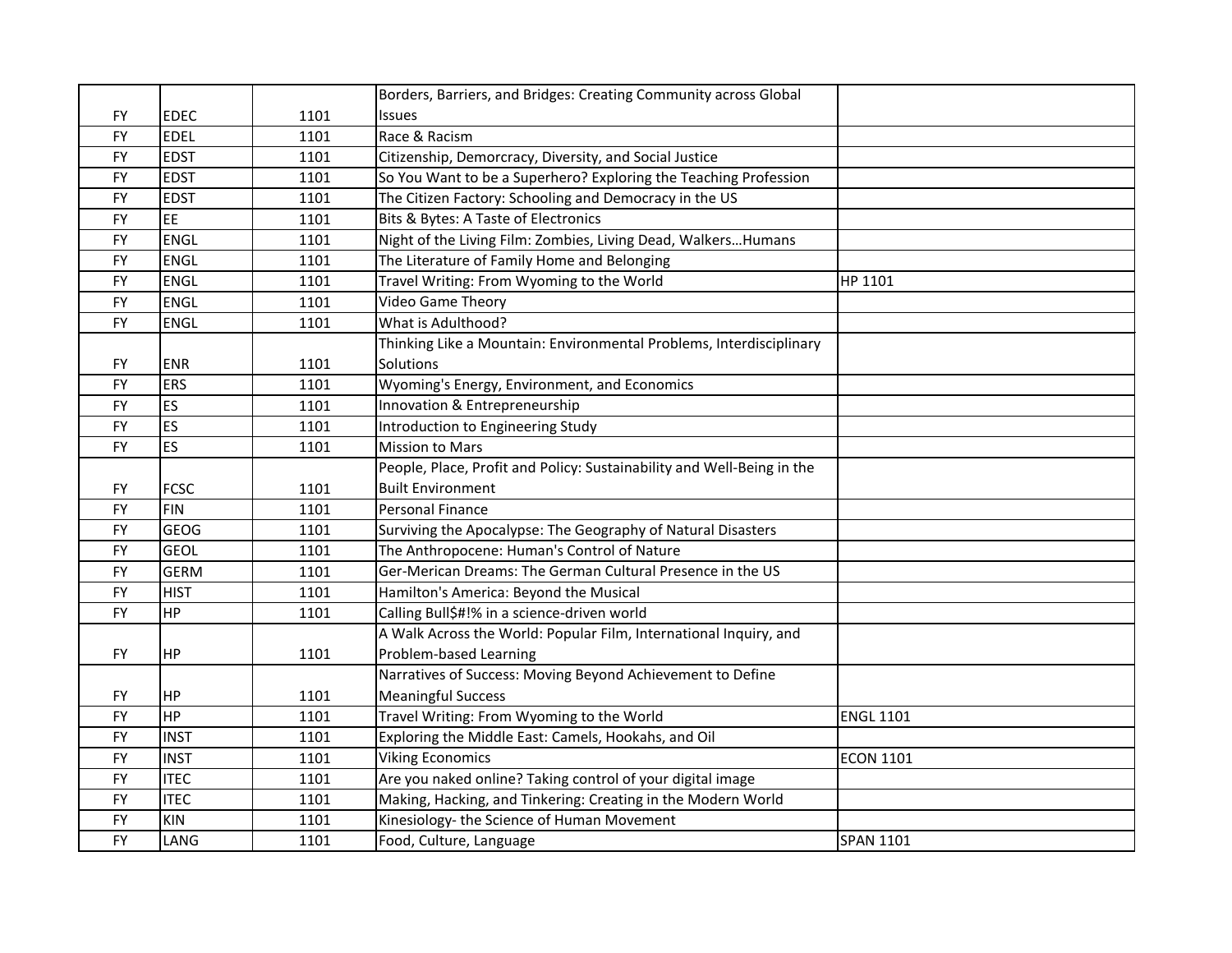| <b>FY</b> | LIFE        | 1101 | Introduction to Ecologial Research                              |                                  |
|-----------|-------------|------|-----------------------------------------------------------------|----------------------------------|
| <b>FY</b> | <b>LTST</b> | 1101 | Latina/o Popular Culture: Art, Theatre, Media, Music and Sports |                                  |
| <b>FY</b> | <b>MATH</b> | 1101 | Infinity- And Beyond?                                           |                                  |
| <b>FY</b> | <b>MOLB</b> | 1101 | Genetic Engineering & Synthetic Biology                         |                                  |
|           |             |      | The Neanderthal and the nucleus; the molecular biology of being |                                  |
| <b>FY</b> | <b>MOLB</b> | 1101 | human                                                           |                                  |
| <b>FY</b> | <b>NEUR</b> | 1101 | <b>Think About Thinking</b>                                     | <b>PATB 1101</b>                 |
| <b>FY</b> | <b>NURS</b> | 1101 | Should Health Care Fly?                                         |                                  |
|           |             |      | One Health: People, Animals, and the Environment-Zero Degree of |                                  |
| <b>FY</b> | <b>PATB</b> | 1101 | Separation                                                      |                                  |
| <b>FY</b> | <b>PATB</b> | 1101 | Think About Thinking                                            | <b>NEUR 1101</b>                 |
| <b>FY</b> | <b>PHCY</b> | 1101 | Navigating Survival: A Compass for Campus Mental Health         |                                  |
| <b>FY</b> | PHIL        | 1101 | Philosophy as a Way of Life                                     |                                  |
| <b>FY</b> | <b>PHYS</b> | 1101 | Critical Thinking Through Science and Science Fiction           |                                  |
| <b>FY</b> | <b>PHYS</b> | 1101 | What Really Happened: How Scientific Theories Come About        |                                  |
| <b>FY</b> | <b>PLNT</b> | 1101 | Eating as an Agricultural Act                                   |                                  |
|           |             |      | Dangerous Ideas: First Amendment Civil Liberties in Theory and  |                                  |
| <b>FY</b> | <b>POLS</b> | 1101 | Practice                                                        |                                  |
| <b>FY</b> | <b>PSYC</b> | 1101 | Aging in America                                                |                                  |
| <b>FY</b> | <b>RELI</b> | 1101 | Gilgamesh to the Bomb                                           |                                  |
| <b>FY</b> | <b>RELI</b> | 1101 | Worlds of Religion                                              |                                  |
| <b>FY</b> | <b>SOC</b>  | 1101 | The Sociology of Pets                                           |                                  |
| <b>FY</b> | <b>SPAN</b> | 1101 | Food, Culture, Language                                         | <b>LANG 1101</b>                 |
| <b>FY</b> | <b>STAT</b> | 1101 | The Power of Confidence                                         |                                  |
| <b>FY</b> | <b>STEP</b> | 1101 | <b>Fall Bridge Courses</b>                                      |                                  |
| <b>FY</b> | <b>THEA</b> | 1101 | Performance as Change                                           |                                  |
| <b>FY</b> | <b>UWYO</b> | 1101 | Home to Here, Where Cultures Meet                               |                                  |
| <b>FY</b> | <b>UWYO</b> | 1101 | <b>Outdoor Leadership</b>                                       |                                  |
| <b>FY</b> | <b>UWYO</b> | 1101 | Say "Cheese" Happiness & Well-being Through the Lens of Art     |                                  |
| <b>FY</b> | <b>UWYO</b> | 1101 | <b>UW Veterans - Societal Structures</b>                        |                                  |
| <b>FY</b> | ZOO         | 1101 | The Biology of Food                                             |                                  |
| H         | AAST        | 3000 | African American Music                                          |                                  |
| H         | AAST        | 3260 | African Spirits in the New World                                | <b>RELI 3260</b>                 |
| H         | <b>AAST</b> | 3933 | African Philosophy                                              | <b>INST 3933 &amp; PHIL 3933</b> |
| H         | <b>AGEC</b> | 1010 | <b>Principles of Macroeconomics</b>                             | <b>ECON 1010</b>                 |
| H         | <b>AGEC</b> | 1020 | <b>Principles of Microeconomics</b>                             | <b>ECON 1020</b>                 |
| H         | <b>AGEC</b> | 3860 | World, Food, Agriculture, and Development                       |                                  |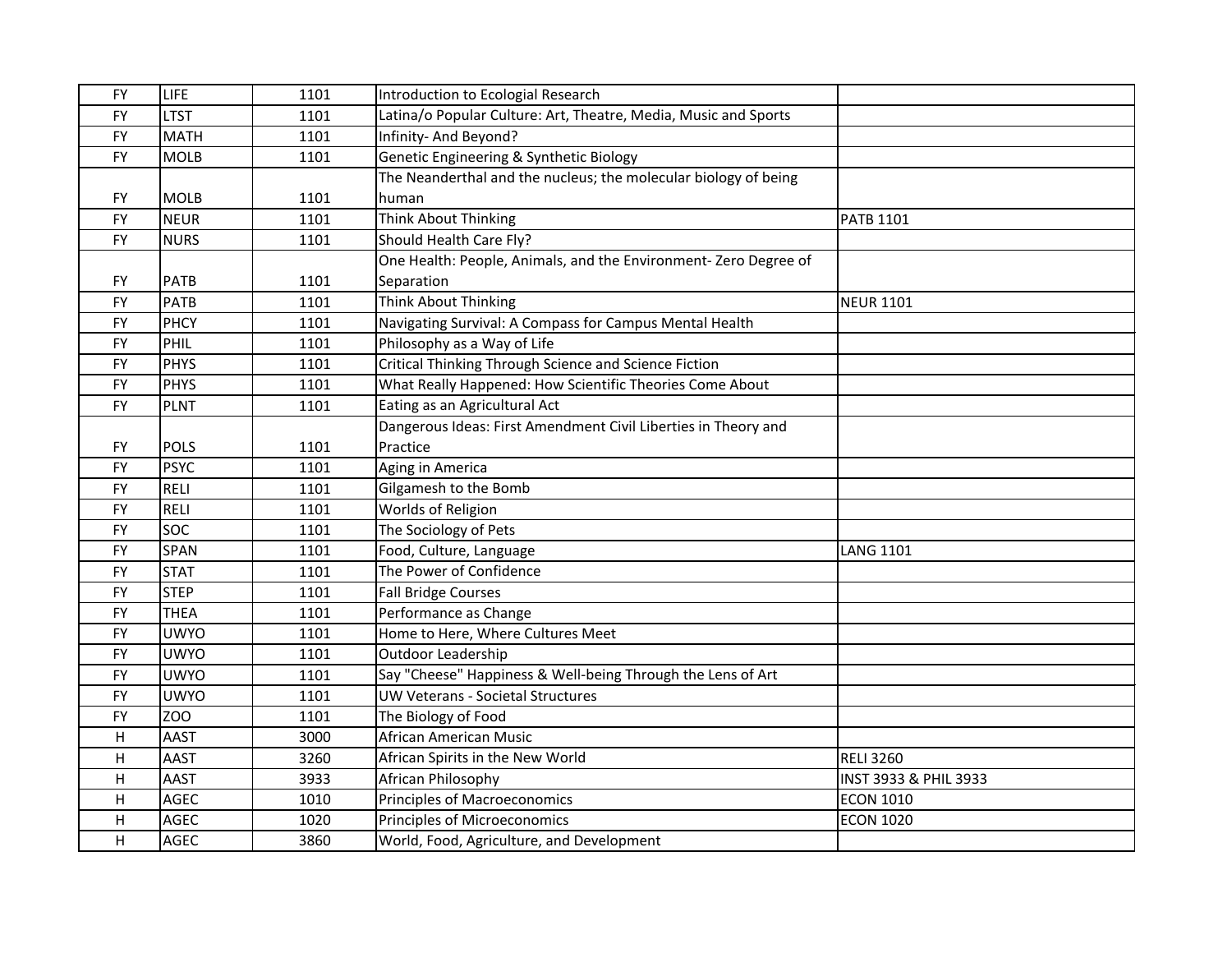| H  | <b>AGEC</b> | 4600      | <b>Community Economic Analysis</b>                      |                  |
|----|-------------|-----------|---------------------------------------------------------|------------------|
| н  | <b>AIST</b> | 4462/5462 | American Indian History to 1783                         | HIST 4462/5462   |
| H  | <b>AIST</b> | 4463/5463 | American Indian History 1783-1890                       | HIST 4463/5463   |
| н  | AMST        | 2010      | <b>Introduction to American Studies</b>                 |                  |
| H  | <b>AMST</b> | 2110      | <b>Cultural Diversity in America</b>                    |                  |
| H  | <b>AMST</b> | 5430      | Queer Theory                                            | <b>WMST 4430</b> |
| н  | <b>ANTH</b> | 1200      | Introduction to Cultural Anthropology                   |                  |
| H  | <b>ANTH</b> | 1325      | <b>Wyoming Achaeology</b>                               |                  |
| Н  | <b>ANTH</b> | 1450      | World Archaeology                                       |                  |
| H  | <b>ANTH</b> | 2600      | Forgotten Africa: Introduction to African Civilizations | <b>HIST 2600</b> |
| H  | <b>ANTH</b> | 3400      | <b>Hunters &amp; Gatherers</b>                          |                  |
| H  | <b>ARBC</b> | 1010      | First Year Arabic I                                     |                  |
| н  | <b>ARBC</b> | 1020      | First Year Arabic II                                    |                  |
| Н  | ARE         | 3030      | History of Architecture                                 | <b>ART 3030</b>  |
| H  | <b>ART</b>  | 1000      | Art & Human Culture                                     |                  |
| H  | <b>ART</b>  | 2010      | Art History Survey I                                    |                  |
| Η  | <b>ART</b>  | 2020      | Art History Survey II                                   |                  |
| Н  | <b>ART</b>  | 3030      | History of Architecture                                 | <b>ARE 3030</b>  |
| H  | <b>CHIN</b> | 1010      | First Year Chinese I                                    |                  |
| н  | <b>CHIN</b> | 1020      | First Year Chinese II                                   |                  |
| Η  | <b>CHIN</b> | 3160      | See Movies, Touch China                                 |                  |
| Н  | <b>CLAS</b> | 2020      | <b>Classical Greek Civilization</b>                     |                  |
| Н  | COJO        | 1000      | Introduction to Mass Media                              |                  |
| H  | COJO        | 1030      | <b>Interpersonal Communication</b>                      |                  |
| н  | COJO        | 1040      | Introduction to Human Communication Theory              |                  |
| Η  | <b>ECON</b> | 1000      | <b>Global Economic Issues</b>                           |                  |
| Н  | <b>ECON</b> | 1010      | <b>Principles of Macroeconomics</b>                     | <b>AGEC 1010</b> |
| Н  | <b>ECON</b> | 1020      | Principles of Microeconomics                            | <b>AGEC 1020</b> |
| H  | <b>ECON</b> | 1300      | Oil: Business, Culture, & Power                         | <b>ERS 1300</b>  |
| H  | <b>ECON</b> | 1400      | <b>Sports Economics</b>                                 |                  |
| H  | <b>EDEL</b> | 2280      | Literature for Children                                 |                  |
| H  | <b>EDST</b> | 2450      | Foundations for Development and Learning                |                  |
| H  | <b>EDST</b> | 2480      | Diversity and the Publics of Schooling                  |                  |
| H  | <b>EDST</b> | 3480      | Diversity and the Politics of Schooling                 |                  |
| H. | <b>ENGL</b> | 1080      | Intro to Women's Studies                                | <b>WMST 1080</b> |
| H  | ENGL        | 2360      | Mexican-American Literature                             | LTST 2360        |
| H  | ENGL        | 2410      | <b>Literary Genres</b>                                  |                  |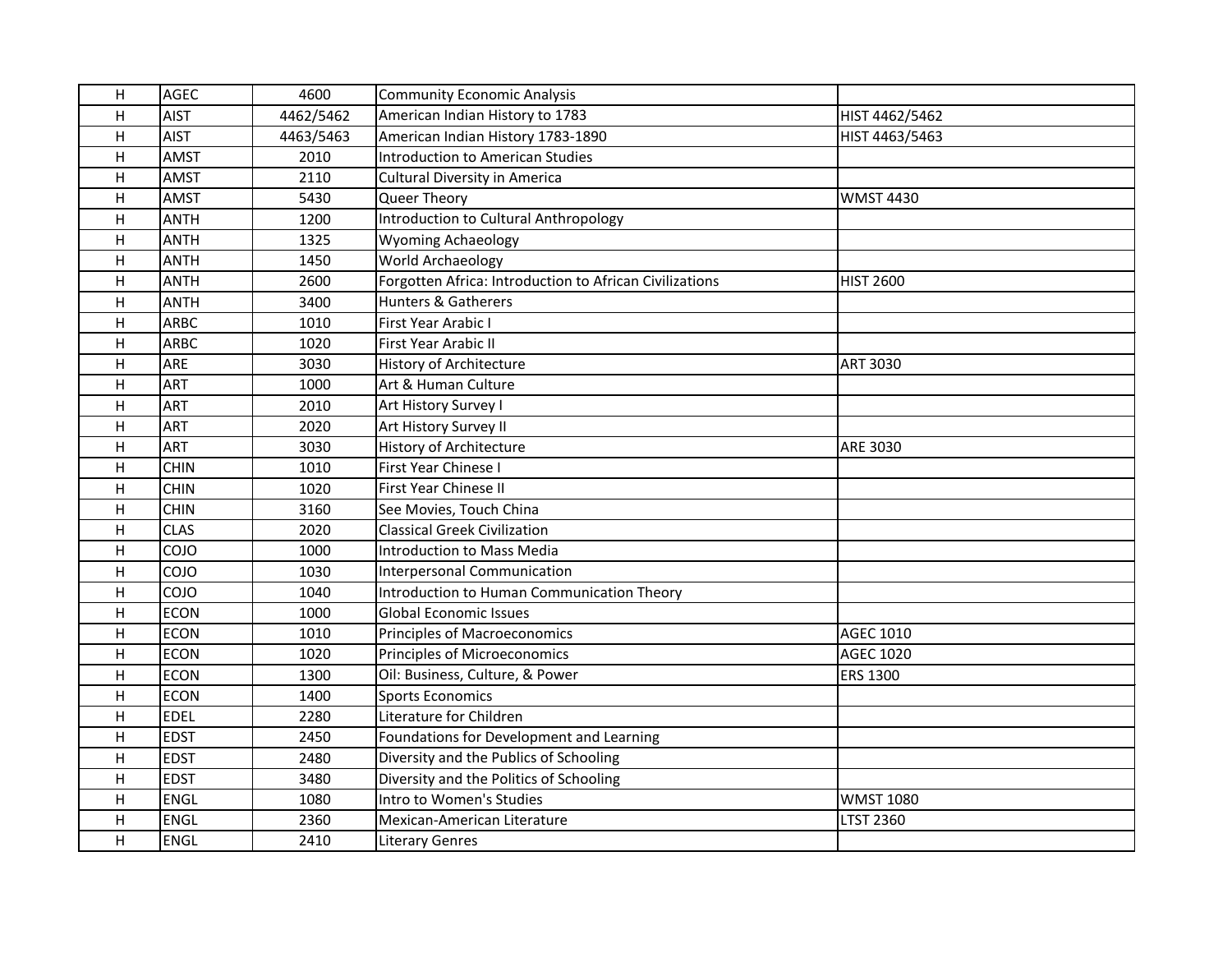| H | <b>ENGL</b> | 2420 | <b>Rhetoric and Writing Pedagogy</b>                    |                      |
|---|-------------|------|---------------------------------------------------------|----------------------|
| H | <b>ENGL</b> | 4470 | Chicano Folklore                                        | <b>LTST 4470</b>     |
| H | <b>ENGL</b> | 4640 | Chicana Perspectives (This Topic Only)                  | LTST 3200, WMST 3200 |
| H | <b>ENR</b>  | 2300 | <b>Foundations of Sustainability</b>                    |                      |
| H | <b>ENR</b>  | 2345 | <b>Natural Resource Ethics</b>                          | PHIL 2345, RNEW 2345 |
| H | <b>ENR</b>  | 3000 | Approaches to the ENR Problem Solving                   |                      |
| H | <b>ERS</b>  | 1300 | Oil: Business, Culture, & Power                         | <b>ECON 1300</b>     |
| H | <b>ES</b>   | 3010 | Culture and Engineering in Latin America                |                      |
| H | <b>FCSC</b> | 1165 | Introduction to Fashion & Design                        |                      |
| H | <b>FCSC</b> | 1180 | <b>Applied Design</b>                                   |                      |
| H | <b>FCSC</b> | 3220 | Multicultural Influences on Children and Families       |                      |
| H | <b>FREN</b> | 1010 | <b>First Year French I</b>                              |                      |
| H | <b>FREN</b> | 1020 | First Year French II                                    |                      |
| H | FREN        | 2030 | Second Year French I                                    |                      |
| H | FREN        | 2040 | Second Year French II                                   |                      |
| H | <b>FREN</b> | 2130 | Contemporary French Culture                             |                      |
| H | <b>GEOG</b> | 1000 | World Regional Geography                                | <b>INST 1060</b>     |
| H | <b>GEOG</b> | 1020 | Human Geography                                         |                      |
| H | <b>GEOG</b> | 2370 | Chicano/a History Origins to 1900                       | HIST 2370, LTST 2370 |
| H | <b>GEOG</b> | 2385 | Chicano History: 1900 to Present                        | HIST 2385, LTST 2385 |
| H | <b>GEOG</b> | 4560 | <b>Global Cities</b>                                    | INST 4560/5560       |
| H | <b>GERM</b> | 1010 | First Year German I                                     |                      |
| H | <b>GERM</b> | 1020 | First Year German II                                    |                      |
| H | <b>GERM</b> | 2030 | Second Year German I                                    |                      |
| H | <b>GERM</b> | 2040 | Second Year German II                                   |                      |
| H | <b>GERM</b> | 3060 | Introduction to German Literature                       |                      |
| H | <b>HIST</b> | 1110 | Western Civilization I                                  |                      |
| H | <b>HIST</b> | 1320 | World History to 1750                                   |                      |
| H | <b>HIST</b> | 2225 | History of Christianity                                 | <b>RELI 2225</b>     |
| H | <b>HIST</b> | 2250 | American Religious History I (to 1865)                  | <b>RELI 2250</b>     |
| H | <b>HIST</b> | 2252 | American Religious History II (1865-1945)               | <b>RELI 2252</b>     |
| H | <b>HIST</b> | 2315 | History of Non-Western Religions                        | <b>RELI 2315</b>     |
| H | <b>HIST</b> | 2370 | Chicano/a History Origins to 1900                       | GEOG 2370, LTST 2370 |
| H | <b>HIST</b> | 2380 | Latin American Civilizations                            |                      |
| H | <b>HIST</b> | 2385 | Chicano History: 1900 to Present                        | GEOG 2385, LTST 2385 |
| H | <b>HIST</b> | 2600 | Forgotten Africa: Introduction to African Civilizations | <b>ANTH 2600</b>     |
| H | <b>HIST</b> | 4340 | Social History of American Women                        |                      |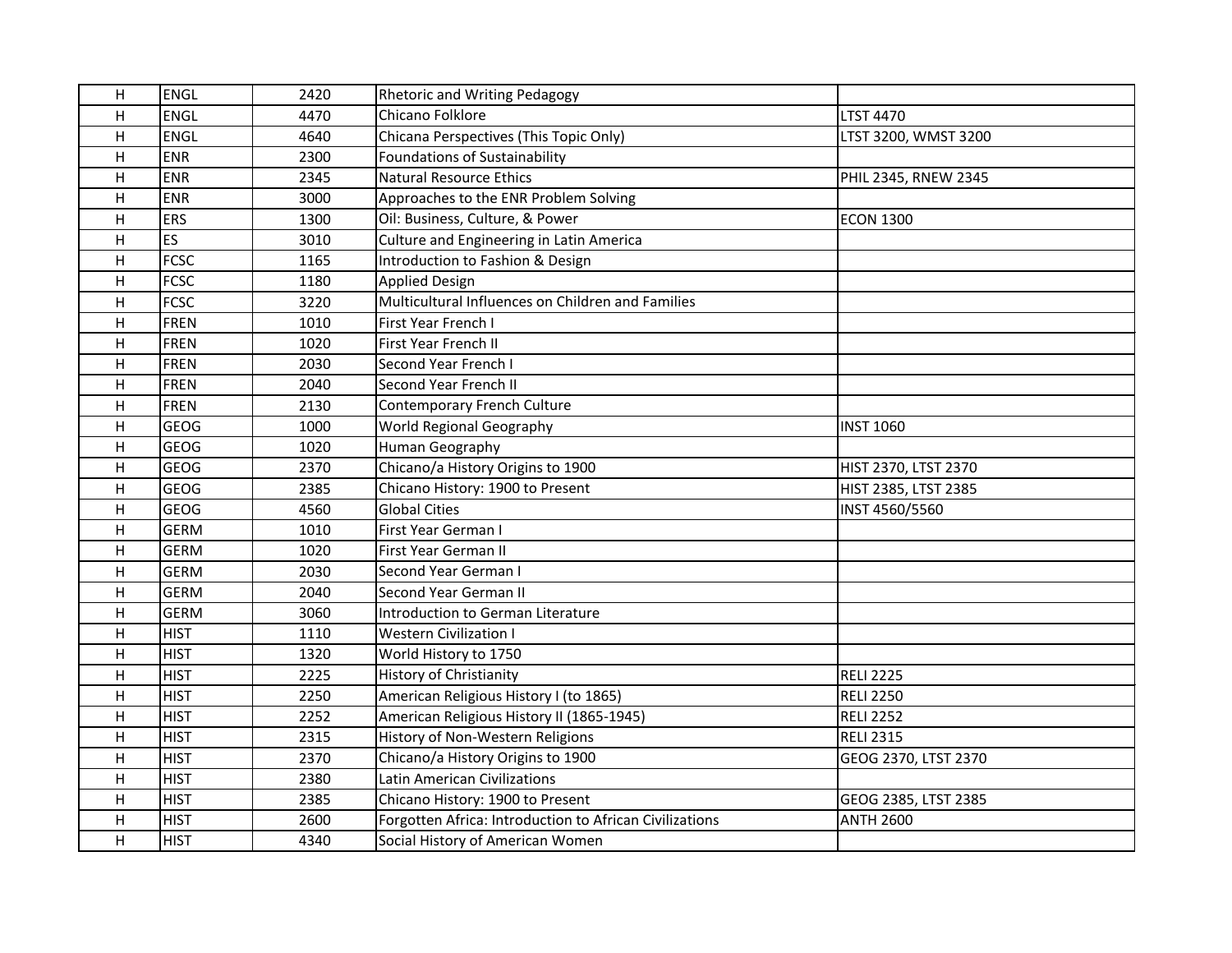| H  | <b>HIST</b> | 4405      | American Encounters to 1850                                         |                      |
|----|-------------|-----------|---------------------------------------------------------------------|----------------------|
| н  | <b>HIST</b> | 4406      | American Encounters from 1850                                       |                      |
| H  | <b>HIST</b> | 4410      | American in an Early Modern World                                   |                      |
|    |             |           | Entangled Worlds, Entangled Lives: Indigenous People and Colonizers |                      |
| н  | <b>HIST</b> | 4415      | before 1850                                                         |                      |
| H  | <b>HIST</b> | 4462/5462 | American Indian History to 1783                                     | AIST 4462/5462       |
| н  | <b>HIST</b> | 4463/5463 | American Indian History 1783-1890                                   | AIST 4463/5463       |
| H  | <b>HLED</b> | 1006      | Personal Health                                                     |                      |
| н  | HP          | 1151      | Colloquium I                                                        |                      |
| H  | HP          | 2151      | NW: Classical Islam (This Topic Only)                               |                      |
| H  | <b>HP</b>   | 2153      | Bali: Life and Art (This Topic Only)                                |                      |
| H. | HP          | 2153      | Being Basque: Old World & New (This Topic Only)                     |                      |
| H  | <b>HP</b>   | 3151      | Art and Environment (This Topic Only)                               |                      |
| H  | HP          | 3151      | How to Think About What to Think (This Topic Only)                  |                      |
| H. | HP          | 3151      | Japanese Modern Culture and Society (This Topic Only)               |                      |
| H  | <b>HP</b>   | 3151      | <b>Modes: Christians and Muslims</b>                                |                      |
| Η  | HP          | 3151      | Modes: Taboo: Sacred and Forbidden (This Topic Only)                |                      |
| H  | <b>HP</b>   | 3151      | Not So Plain Tales from India: Indian Short Story                   |                      |
| H  | HP          | 3151      | The Disney Discourse (This Topic Only)                              |                      |
| н  | HP          | 3152      | Hunting & Identity in the Modern United States                      |                      |
| H  | <b>HP</b>   | 3152      | Heroes, Heroines, and What Stories Tell Us About Who We Are         |                      |
| H  | HP          | 3152      | Mass Media & Collective Consciousness (This Topic Only)             |                      |
| Н  | <b>HP</b>   | 3152      | Modes: Children's Film (This Topic Only)                            |                      |
| H  | HP          | 3152      | Race & Racism (This Topic Only)                                     |                      |
| н  | HP          | 3152      | Taking Liberties with Freedom                                       |                      |
| H. | <b>HP</b>   | 3153      | American Popular Music                                              |                      |
| Н  | <b>HP</b>   | 3153      | Art & Culture of Hip Hop (This Topic Only)                          |                      |
| Н  | HP          | 3153      | Culture, Language & Tradition in Modern Mexico                      |                      |
| H  | HP          | 4151      | Concepts of Holy War (This Topic Only)                              |                      |
| Η  | <b>HP</b>   | 4152      | Diplomacy & Negotiation                                             |                      |
| H. | <b>HP</b>   | 4152      | Issues & Choices: Futurism 001                                      |                      |
| H  | <b>HP</b>   | 4153      | Environmental & Sustainability Issues in Art                        |                      |
| H  | <b>HP</b>   | 4153      | Saffron, Silk, and Broadswords: A Trek Through Great Civilizations  |                      |
| H  | <b>INST</b> | 1060      | World Regional Geography                                            | GEOG 1000            |
| H. | <b>INST</b> | 3933      | African Philosophy                                                  | AAST 3933, PHIL 3933 |
| H  | <b>INST</b> | 4560/5560 | <b>Global Cities</b>                                                |                      |
| H  | <b>JAPN</b> | 1010      | First Year Japanese I                                               |                      |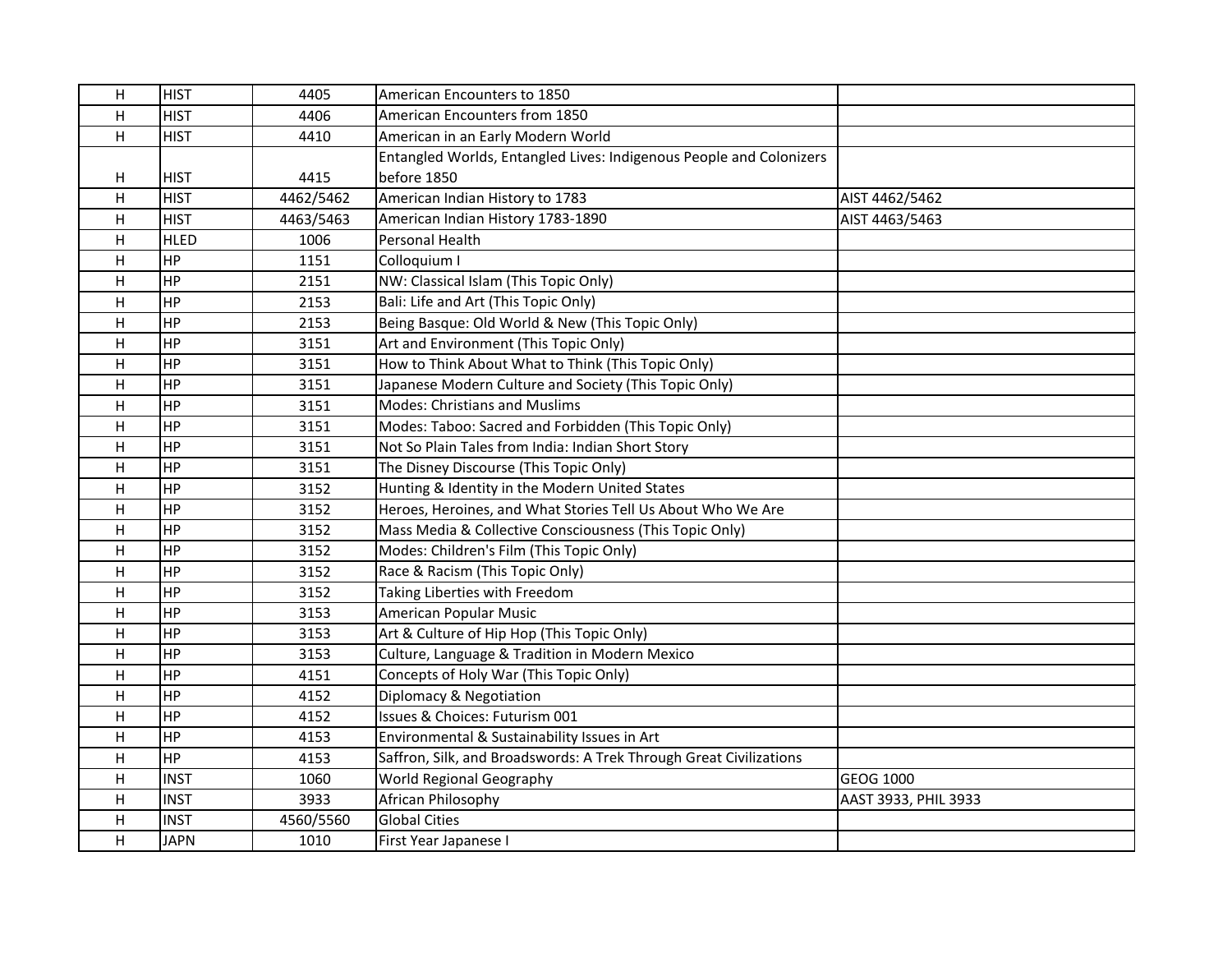| H | <b>JAPN</b> | 1020      | First Year Japanese II                                         |                      |
|---|-------------|-----------|----------------------------------------------------------------|----------------------|
| H | <b>KIN</b>  | 2050      | Socio-Cultural Aspects of Physical Activity, Exercise, & Sport |                      |
| H | <b>LATN</b> | 1010      | First Year Latin, I                                            |                      |
| H | <b>LATN</b> | 1020      | First Year Latin, II                                           |                      |
| H | <b>LTST</b> | 1300      | Intro to Latina/o Studies                                      |                      |
| H | <b>LTST</b> | 2360      | Mexican-American Literature                                    | <b>ENGL 2360</b>     |
| H | <b>LTST</b> | 2370      | Chicano/a History Origins to 1900                              | GEOG 2370, HIST 2370 |
| H | <b>LTST</b> | 2385      | Chicano History: 1900 to Present                               | GEOG 2385, HIST 2385 |
| H | <b>LTST</b> | 3200      | Chicana Perspectives                                           | ENGL 4640, WMST 3200 |
| H | <b>LTST</b> | 4470      | Chicano Folklore                                               | <b>ENGL 4470</b>     |
| H | <b>MUSC</b> | 1000      | Intro to Music                                                 |                      |
| H | <b>MUSC</b> | 1390      | Jazz Ensemble I                                                |                      |
| H | <b>MUSC</b> | 1400      | Collegiate Chorale I                                           |                      |
| H | <b>MUSC</b> | 1405      | Singing Statesmen I                                            |                      |
| H | <b>MUSC</b> | 1415/3415 | Bel Canto I/II                                                 |                      |
| H | <b>MUSC</b> | 1417/3417 | Civic Chorus I/II                                              |                      |
| H | <b>MUSC</b> | 1430      | Symphony Orchestra I                                           |                      |
| H | <b>MUSC</b> | 3390      | Jazz Ensemble II                                               |                      |
| H | <b>MUSC</b> | 3400      | Collegiate Chorale II                                          |                      |
| H | <b>MUSC</b> | 3405      | <b>Singing Statesmen II</b>                                    |                      |
| H | <b>MUSC</b> | 3430      | Symphony Orchestra II                                          |                      |
| H | <b>MUSC</b> | 4350      | History and Literature of Jazz                                 |                      |
| H | <b>MUSC</b> | 4990      | History of Rock and Roll (This Topic Only)                     |                      |
| H | PHIL        | 1000      | Introduction to Philosophy                                     |                      |
| H | PHIL        | 2300      | <b>Ethics in Practice</b>                                      |                      |
| H | PHIL        | 2345      | Natural Resource Ethics                                        | ENR 2345, RNEW 2345  |
| H | PHIL        | 3933      | African Philosophy                                             | AAST 3933, INST 3933 |
| H | <b>PSYC</b> | 1000      | <b>General Psychology</b>                                      |                      |
| H | <b>RELI</b> | 1000      | Introduction to Religion                                       |                      |
| H | <b>RELI</b> | 2050      | <b>Religions of Asia</b>                                       |                      |
| H | <b>RELI</b> | 2110      | Introduction to the Old Testament                              |                      |
| H | <b>RELI</b> | 2150      | <b>New Testament Survey</b>                                    |                      |
| H | <b>RELI</b> | 2225      | <b>History of Christianity</b>                                 | <b>HIST 2225</b>     |
| H | <b>RELI</b> | 2250      | American Religious History I (to 1865)                         | <b>HIST 2250</b>     |
| H | <b>RELI</b> | 2252      | American Religious History II (1865-1945)                      | <b>HIST 2252</b>     |
| H | <b>RELI</b> | 2315      | History of Non-Western Religions                               | <b>HIST 2315</b>     |
| H | <b>RELI</b> | 2330      | Islam in the Modern World                                      |                      |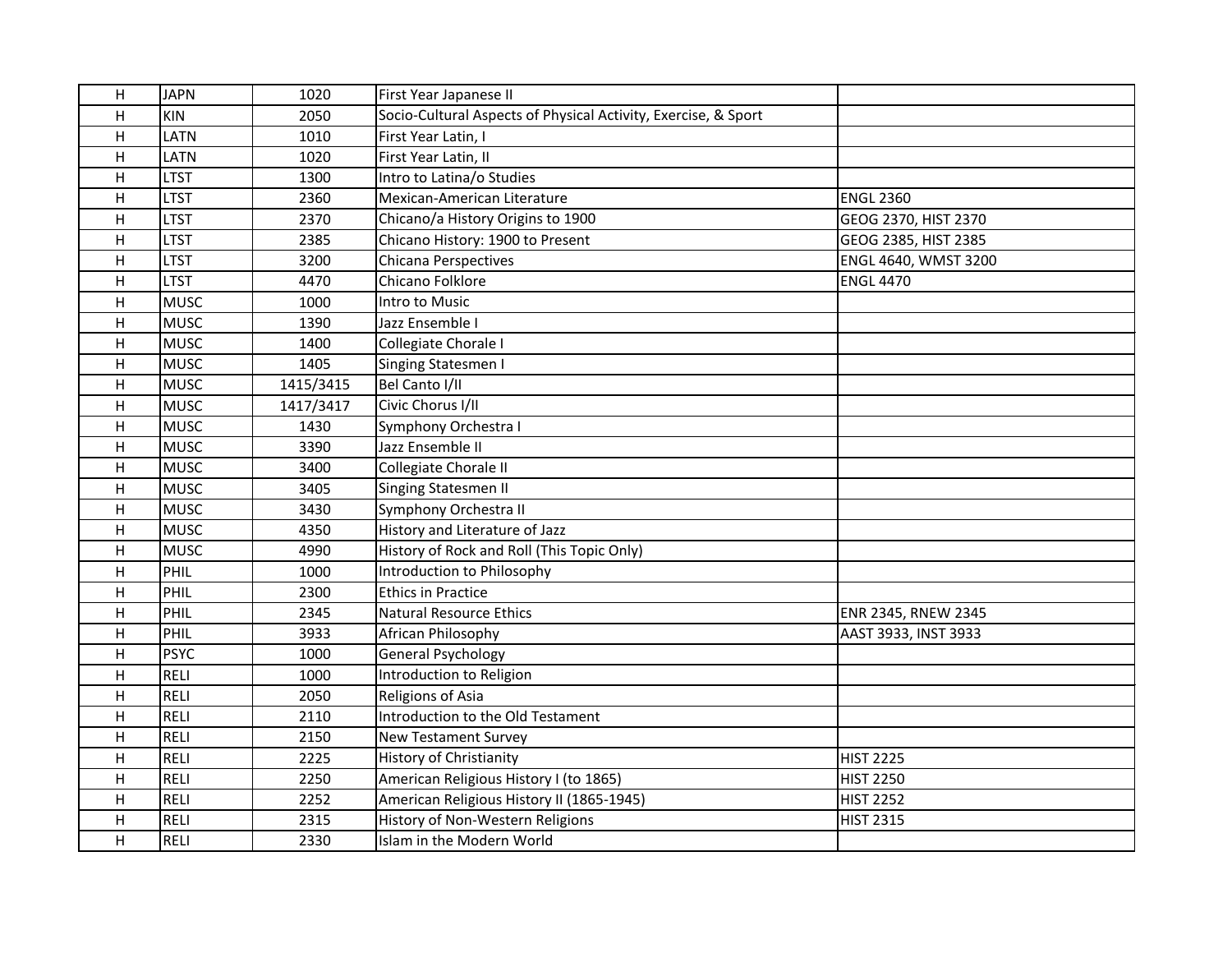| H  | <b>RELI</b> | 2410 | Varieties of Non-Belief                 |                      |
|----|-------------|------|-----------------------------------------|----------------------|
| H  | <b>RELI</b> | 3090 | Middle East and Israel in Film          |                      |
| H  | <b>RELI</b> | 3200 | <b>Religion and American Culture</b>    |                      |
| H  | <b>RELI</b> | 3260 | African Spirits in the New World        | <b>AAST 3260</b>     |
| H  | <b>RNEW</b> | 2345 | Natural Resource Ethics                 | ENR 2345, PHIL 2345  |
| H  | <b>SOC</b>  | 1000 | Sociological Principles                 |                      |
| H  | <b>SPAN</b> | 1010 | First Year Spanish I                    |                      |
| H  | <b>SPAN</b> | 1020 | First Year Spanish II                   |                      |
| H  | <b>SPAN</b> | 2030 | Second Year Spanish I                   |                      |
| H  | <b>SPAN</b> | 2040 | Second Year Spanish II                  |                      |
| H  | <b>SPPA</b> | 2110 | American Sign Language I                |                      |
| H  | <b>SPPA</b> | 2120 | American Sign Language II               |                      |
| H  | <b>SPPA</b> | 4070 | <b>Deaf Studies</b>                     |                      |
| H  | <b>THEA</b> | 1000 | Introduction to Theatre                 |                      |
| H  | <b>THEA</b> | 1100 | <b>Beginning Acting</b>                 |                      |
| H  | <b>THEA</b> | 1410 | Ballet I/I                              |                      |
| H  | <b>THEA</b> | 1420 | Ballet I/II                             |                      |
| H  | <b>THEA</b> | 1430 | Modern Dance I/I                        |                      |
| H  | <b>THEA</b> | 1440 | Modern Dance I/II                       |                      |
| H  | <b>THEA</b> | 1480 | <b>Beginning Jazz Dance</b>             |                      |
| H  | <b>THEA</b> | 2200 | <b>Backgrounds of Dance</b>             |                      |
| H  | <b>THEA</b> | 2480 | Jazz II                                 |                      |
| H  | <b>WIND</b> | 2100 | Introduction to Disability Studies      |                      |
| H  | <b>WIND</b> | 2700 | <b>Gender and Disability</b>            | <b>WMST 2700</b>     |
| H  | <b>WMST</b> | 1080 | Intro to Women's Studies                | <b>ENGL 1080</b>     |
| H  | <b>WMST</b> | 2000 | Intro to LGBTQ/NS Studies               |                      |
| H  | <b>WMST</b> | 2700 | <b>Gender and Disability</b>            | <b>WIND 2700</b>     |
| H  | <b>WMST</b> | 3200 | Chicana Perspectives                    | ENGL 4640, LTST 3200 |
| H  | <b>WMST</b> | 4430 | Queer Theory                            | <b>AMST 5430</b>     |
| PN | <b>AECL</b> | 1000 | Agroecology                             |                      |
| PN | <b>ANTH</b> | 1100 | Introduction to Biological Anthropology |                      |
| PN | <b>ANTH</b> | 1300 | Introduction to Archaeology             |                      |
| PN | <b>ASTR</b> | 1050 | Survey of Astronomy                     |                      |
| PN | <b>ASTR</b> | 1070 | The Earth: Its Physical Environment     | <b>GEOL 1070</b>     |
| PN | <b>ASTR</b> | 2310 | General Astronomy I                     |                      |
| PN | <b>ASTR</b> | 2320 | <b>Genearl Astronomy II</b>             |                      |
| PN | <b>ATSC</b> | 2000 | Introduction to Meterology              |                      |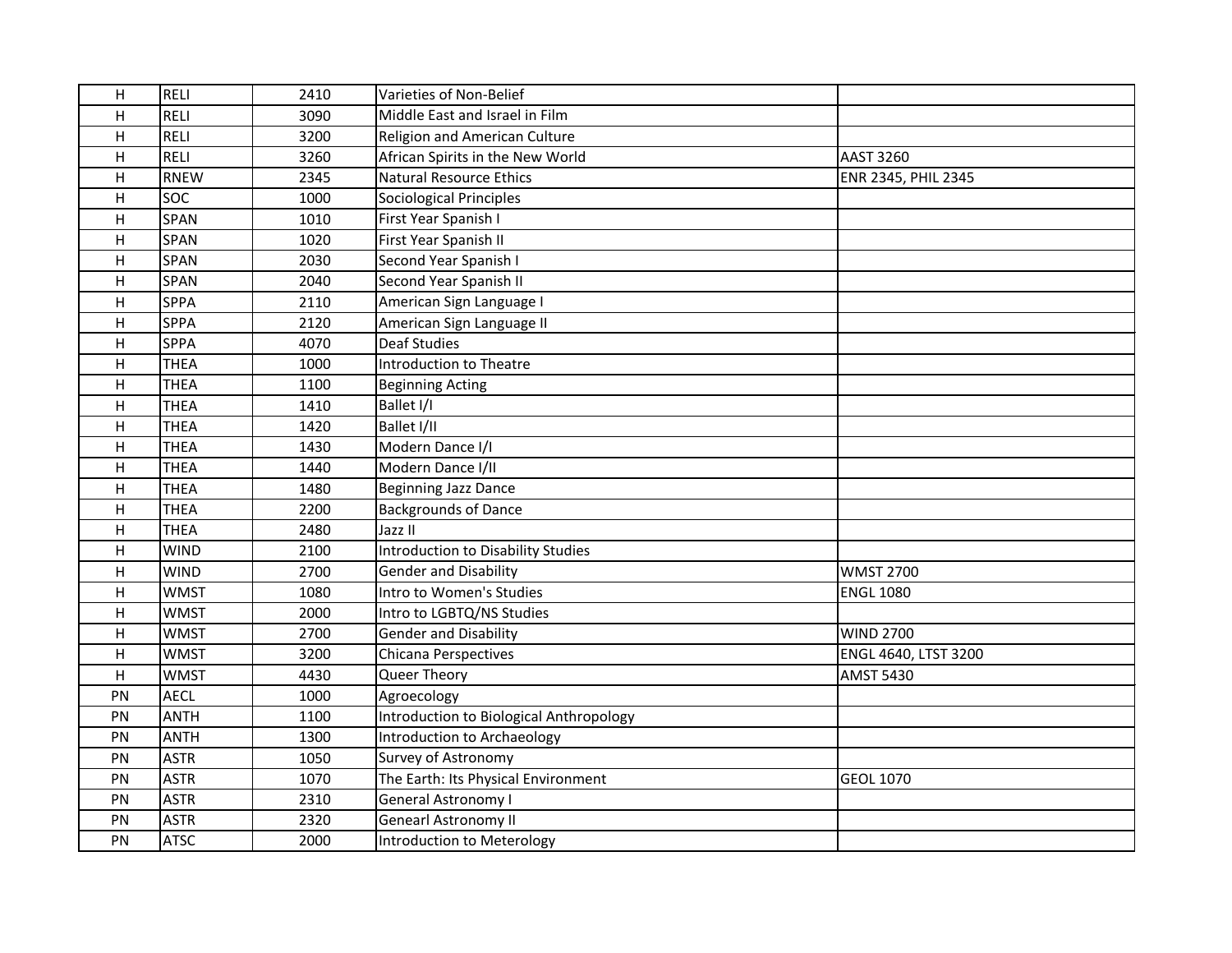| PN | <b>ATSC</b> | 2100 | Global Warming: The Science of HumanKinds Energy Consumption |                  |
|----|-------------|------|--------------------------------------------------------------|------------------|
| PN | <b>ATSC</b> | 2200 | Severe & Unusual Weather                                     |                  |
| PN | <b>CHEM</b> | 1000 | <b>Introductory Chemistry</b>                                |                  |
| PN | <b>CHEM</b> | 1020 | <b>General Chemistry I</b>                                   |                  |
| PN | <b>CHEM</b> | 1030 | <b>General Chemistry II</b>                                  |                  |
| PN | <b>CHEM</b> | 1050 | <b>Advanced General Chemistry I</b>                          |                  |
| PN | <b>CHEM</b> | 1060 | <b>Advanced General Chemistry II</b>                         |                  |
| PN | <b>ENR</b>  | 1000 | Energy & Society                                             | <b>ERS 1000</b>  |
| PN | <b>ENR</b>  | 1200 | Environment                                                  |                  |
| PN | <b>ENR</b>  | 1500 | Water, Dirt and Earth's Environment                          | <b>GEOL 1500</b> |
| PN | <b>ENTO</b> | 1000 | <b>Insect Biology</b>                                        |                  |
| PN | <b>ERS</b>  | 1000 | Energy & Society                                             | <b>ENR 1000</b>  |
| PN | ESS         | 1000 | Wyoming in the Earth System                                  |                  |
| PN | <b>FCSC</b> | 3171 | Introduction to Textile Science                              |                  |
| PN | <b>GEOG</b> | 1010 | Introduction to Physical Geography                           |                  |
| PN | <b>GEOL</b> | 1050 | Gold and the American West                                   |                  |
| PN | <b>GEOL</b> | 1060 | Geology of the National Parks                                |                  |
| PN | <b>GEOL</b> | 1070 | The Earth: Its Physical Environment                          | <b>ASTR 1070</b> |
| PN | <b>GEOL</b> | 1100 | <b>Introduction to Physical Geology</b>                      |                  |
| PN | <b>GEOL</b> | 1450 | Solving Problems for a Sustainable Future                    |                  |
| PN | <b>GEOL</b> | 1500 | Water, Dirt and Earth's Environment                          | <b>ENR 1500</b>  |
| PN | <b>GEOL</b> | 1650 | The Water- Energy-Climate Nexus                              |                  |
| PN | <b>GEOL</b> | 3600 | <b>Earth and Mineral Resources</b>                           |                  |
| PN | <b>GEOL</b> | 3650 | Energy for Society: Addressing the Energy Grand Challenge    |                  |
| PN | <b>GIST</b> | 2160 | <b>Survey of Remote Sensing Applications</b>                 |                  |
| PN | <b>HP</b>   | 3151 | Chaos, Fractals, and Complexity (This Topic Only)            |                  |
| PN | <b>HP</b>   | 3152 | DNA in Society                                               |                  |
| PN | HP          | 3152 | <b>Outbreaks and Pandemics</b>                               |                  |
| PN | <b>HP</b>   | 4152 | We Are What We Eat                                           |                  |
| PN | <b>HP</b>   | 4152 | Earth, Energy, & Culture in Scotland                         |                  |
| PN | <b>HP</b>   | 4152 | HIV/AIDS (This Topic Only)                                   |                  |
| PN | <b>LIFE</b> | 1002 | <b>Discovering Science</b>                                   |                  |
| PN | <b>LIFE</b> | 1003 | <b>Current Issues in Biology</b>                             |                  |
| PN | LIFE        | 1010 | <b>General Biology</b>                                       |                  |
| PN | LIFE        | 1020 | Life Sciences                                                |                  |
| PN | <b>PHYS</b> | 1050 | <b>Concepts of Physics</b>                                   |                  |
| PN | <b>PHYS</b> | 1090 | Fundamentals of the Physical Universe                        |                  |